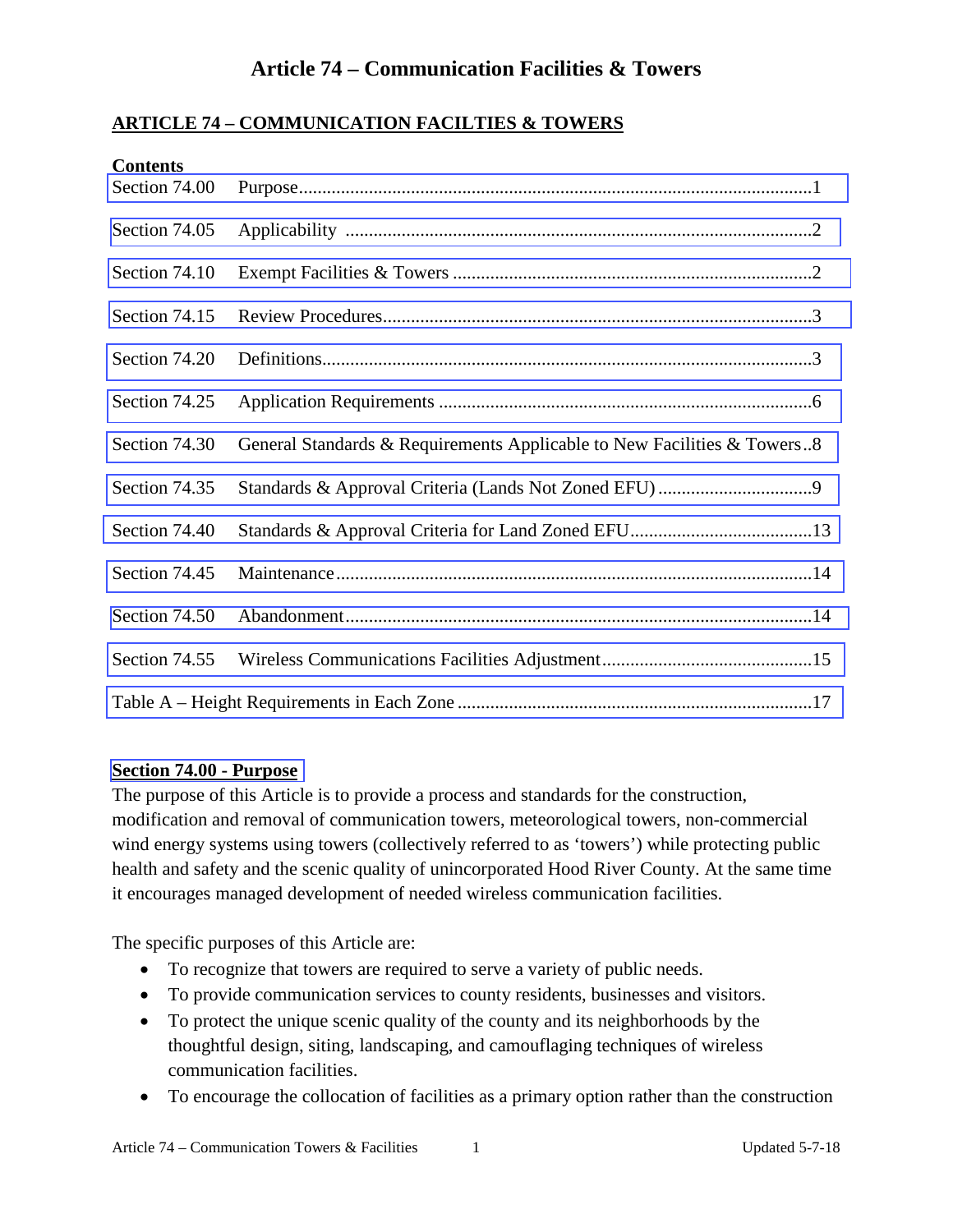of additional single-use towers.

<span id="page-1-0"></span>• To ensure the prompt and complete removal of facilities when abandoned or discontinued, including site restoration.

### **Section 74.05 – Applicability**

- 1. This Article does not apply to those areas within the Mount Hood National Forest, the Columbia River Gorge National Scenic Area, or the Urban Growth Areas of the cities of Hood River and Cascade Locks.
- 2. Wireless telecommunications facilities existing prior to the effective date of this Article that do not conform to the standards of this Article and which have been in continuous use prior to the effective date of this Ordinance are allowed to continue as nonconforming uses. Expansion of an existing facility is subject to the requirements of this Article if the proposed changes exceed the dimensional standards of the Spectrum Act (see 47 C.F.R. § 1.40001 and definition of "substantial change," below).
- 3. All wireless telecommunication facilities are subject to the requirements of this Article, except those Exempt Towers and Facilities identified below. The requirements of this Article are in addition to the requirements of the base or overlay zone and all other applicable county ordinances and regulations. Except for height, if a conflict is noted between development standards, the restrictive will govern.

### **Section 74.10 - Exempt Facilities & Towers**

The following towers and wireless telecommunication facilities are not subject to the standards and requirements of this Article:

- 1. Amateur (Ham) radio towers, citizen band transmitters and antennas.
- 2. Whip or other similar antennas no taller than 6-feet with a maximum diameter of 2 inches.
- 3. Residential scale antennas designed to receive television broadcast signals.
- 4. Low-powered networked telecommunications facilities such as microcell radio transceivers, small cell and Distributed Antenna Systems (DAS) located on existing utility poles and light standards within public right-of-ways.
- 5. Wireless communication devices less than or equal to 10 square feet in area and approved by the Federal Communications Commission (FCC) for residential areas (regardless of the zone).
- 6. Cells-On-Wheels (COW), are permitted as temporary uses in all zones for a period not to exceed 30 days or during a period of emergency as declared by the City, County, or State, or to address a short term capacity or coverage need, such as an event, relocation or repair of an existing facility.
- 7. Emergency or routine repairs or maintenance of previously approved facilities, or replacement of transmitters, antennas, or other components of approved facilities which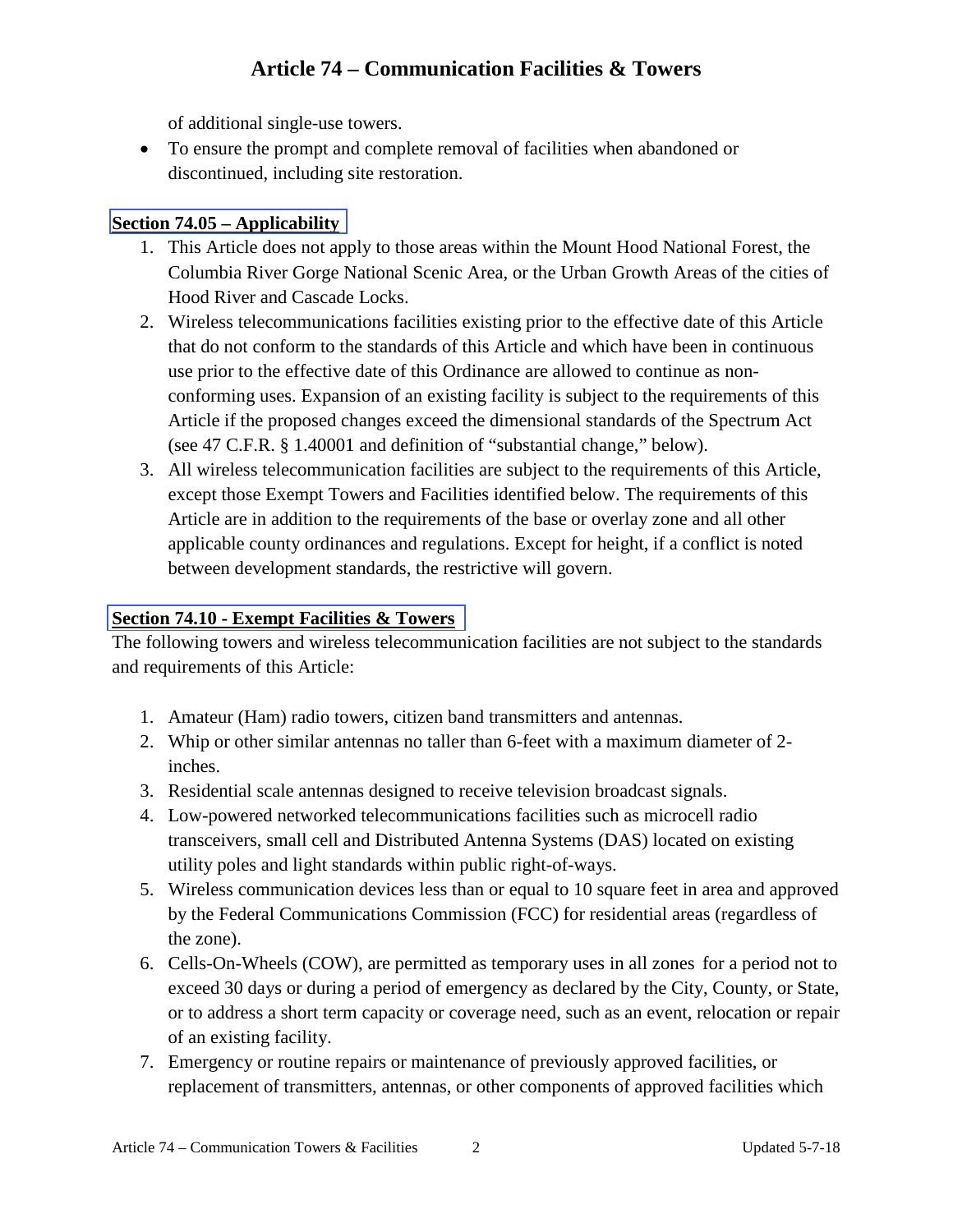do not create a significant change in visual impact*.*

- <span id="page-2-0"></span>8. Two-way communication transmitters used on a temporary basis by "911" emergency services, including fire, police, and emergency aid or ambulance service.
- 9. Essential public communication services such as police, fire and other emergency communication networks.
- 10. Existing electrical utility poles and towers.

### **Section 74.15 - Review Procedures**

The review procedure and approval for an application for a communication facility and tower shall be as indicated in Table A and described in this Article.

### **Section 74.20 - Definitions**

Abandonment – Wireless telecommunication facilities will be considered abandoned when there has not been a carrier licensed or recognized by the FCC operating on the facility for a period of one year (365 consecutive days).

Antenna **-** A transmitting or receiving device used in telecommunications that radiates or captures electromagnetic waves, including, but not limited to, directional antennas, such as panel and microwave dish antennas, and omni-directional antennas, such as whips.

Antenna,Whip **-** An antenna that transmits or receives 360 degree signals. Whip antennas are typically cylindrical in shape, less than 3 inches in diameter and no more than 6 feet long, including the mounting assembly.

Base Station - A structure or equipment at a fixed location that enables FCC-licensed or authorized wireless communications between user equipment and a communications network. The term does not encompass a tower as defined in this subpart or any equipment associated with a tower.

- (i) The term includes, but is not limited to, equipment associated with wireless communications services such as private, broadcast, and public safety services, as well as unlicensed wireless services and fixed wireless services such as microwave backhaul.
- (ii) The term includes, but is not limited to, radio transceivers, antennas, coaxial or fiber-optic cable, regular and backup power supplies, and comparable equipment, regardless of technological configuration (including Distributed Antenna Systems and small-cell networks).
- (iii) The term includes any structure other than a tower that, at the time an eligible facilities modification application is filed with the County under this Chapter, supports or houses equipment described in paragraphs (i) - (ii) above, and that has been reviewed and approved under the applicable zoning or siting process, or under another State, county or local regulatory review process, even if the structure was not built for the sole or primary purpose of providing such support.
- (iv) For the purposes of a "Spectrum Act" Modification Request, the term does not include any structure that, at the time the relevant application is filed with the County under this Article,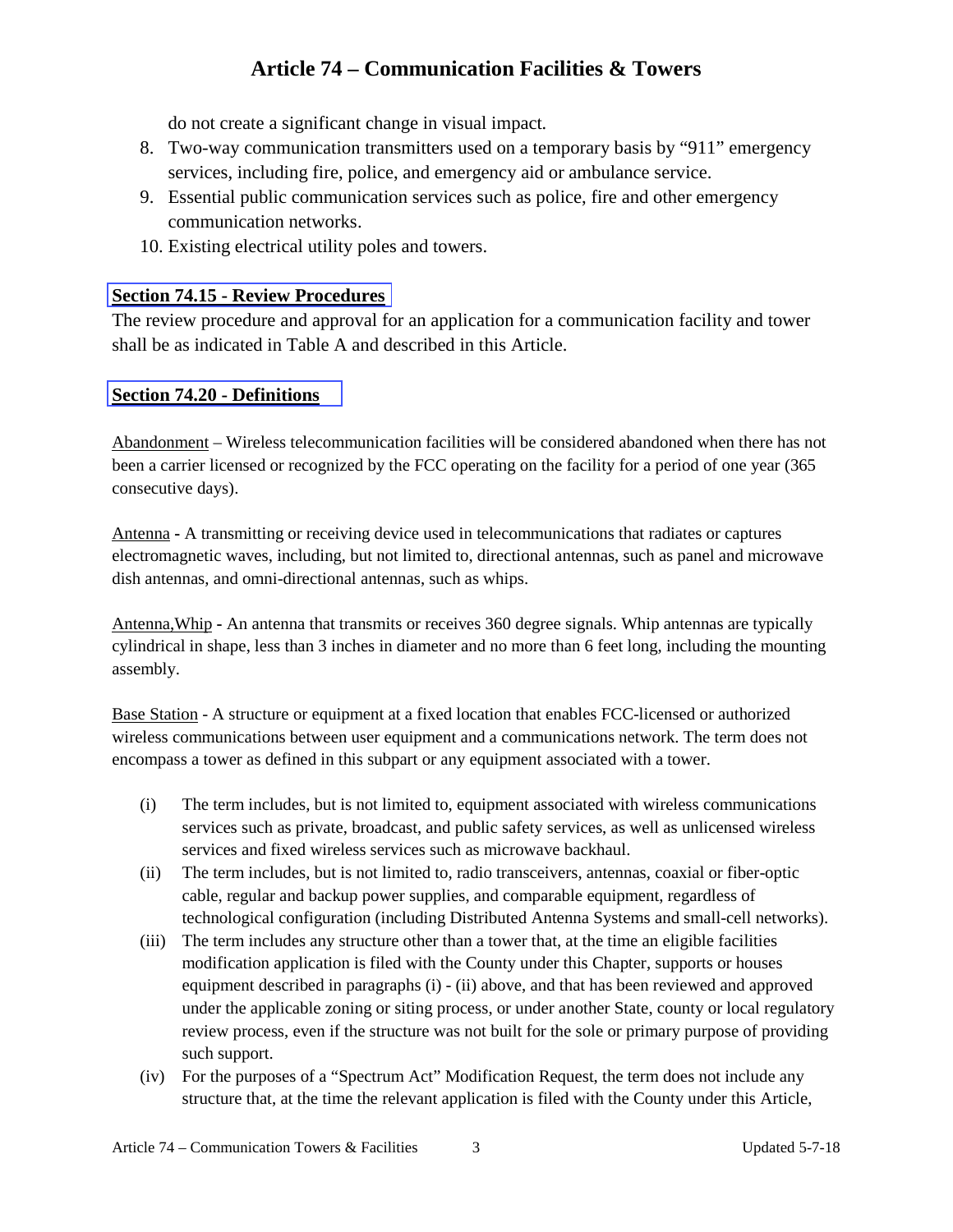does not support or house equipment described in paragraphs (i) - (ii) of this definition.

Carrier/Provider **-** A company that provides wireless services.

Collocation **-** The mounting or installation of transmission equipment on an eligible support structure for the purpose of transmitting and/or receiving radio frequency signals for communications purposes.

Concealment Technology - The use of technology (e.g., stealth) through which a wireless communications facility is designed to resemble an object which is already present in the natural environment; is designed to resemble a building, building feature or facade of a type typically found in the area; or is placed within an existing or proposed structure.

Eligible Facilities Request - Any proposed modification of an existing eligible support structure that does not substantially change the physical dimensions of that eligible support structure which the applicant asserts is subject to review under Section 6409 of the Spectrum Act, and which involves:

- (i) Collocation of new transmission equipment;
- (ii) Removal of transmission equipment; or
- (iii) Replacement of transmission equipment.

Eligible Support Structure - Refers to any base station or tower as defined in this Article, provided that it is existing at the time the relevant application for a Spectrum Act modification is filed with the County under this Article.

Essential Public Communication Service **-** Police, fire and other emergency communications networks.

Equipment Shelter - A structure that houses power lines, cable, connectors and other equipment ancillary to the transmission and reception of telecommunications.

Existing Telecommunication Facility - A constructed tower or base station is existing for purposes of this section if it has been reviewed and approved under the applicable zoning or siting process of the County, or under another State, or local regulatory review process, provided that a tower that has not been reviewed and approved because it was not in a zoned area when it was built, but was lawfully constructed, is existing for purposes of this Article.

Existing Tower **-** A tower, or other supporting structure, attached equipment and associated structures that received land use approval prior to the adoption of this Article.

FCC - Federal Communications Commission.

Grade **-** The lowest point of elevation of the finished surface of the ground within 5 feet of the structure.

Maintenance **-** Emergency or routine repairs of previously approved facilities and the replacement of components of previously approved facilities which do not create a significant change in visual impact.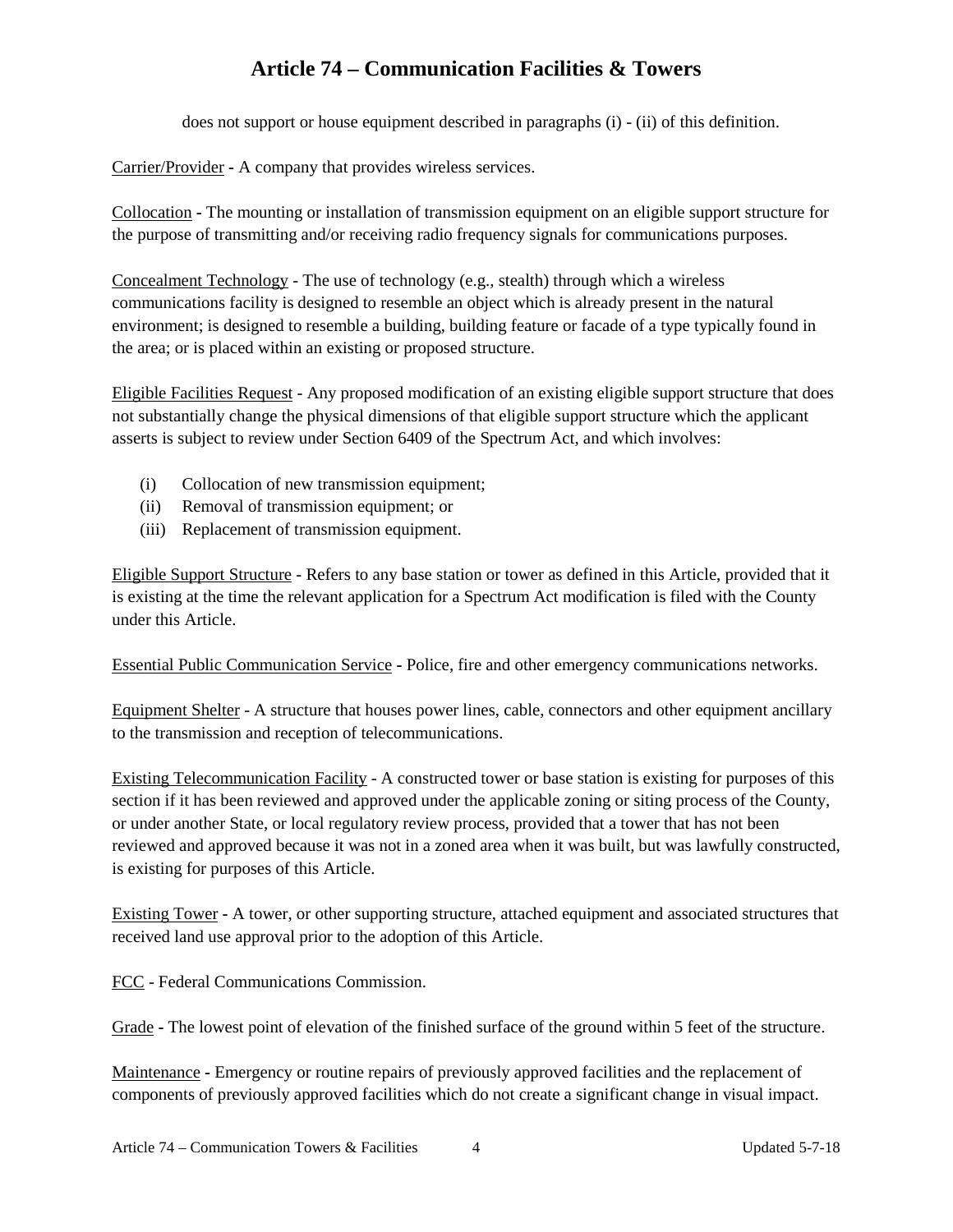Microcell **-** A cell in a mobile phone network served by a low power cellular base station (tower), covering a limited area such as a hotel, and typically the range is less than two kilometers. Microcell antennas are typically mounted at street level on the external walls of existing buildings, lamp-posts and other street furniture. These include small cells and Distributed Antenna Systems (DAS).

Modification **-** The changing of any portion of a tower and its associated facility from its description in a previously approved permit.

Restoration **-** To return a site to its pre-construction condition unless otherwise reviewed and approved by the Hood River County Planning Department.

Site - For towers other than towers in the public rights-of-way, the current boundaries of the leased or owned property surrounding the tower and any access or utility easements currently related to the site, and, for other eligible support structures, further restricted to that area in proximity to the structure and to other transmission equipment already deployed on the ground.

"Spectrum Act" - Means Section 6409(a) of the Middle Class Tax Relief Act and Job Creation Act, 47 U.S.C. § 1455(a), as amended.

Speculation Communications Tower **-** A tower designed for the purpose of providing location mounts for wireless telecommunications facilities without a binding commitment or option to lease a location upon the tower at the time of application.

Substantial Change - A modification substantially changes the physical dimensions of an eligible support structure if it meets any of the following criteria:

- a. For towers other than towers in the public rights-of-way, it increases the height of the tower by more than 10% or by the height of one additional antenna array with separation from the nearest existing antenna not to exceed twenty feet, whichever is greater; for other eligible support structures, it increases the height of the structure by more than 10% or more than ten feet, whichever is greater;
- b. For towers other than towers in the public rights-of-way, it involves adding an appurtenance to the body of the tower that would protrude from the edge of the tower more than twenty feet, or more than the width of the Tower structure at the level of the appurtenance, whichever is greater; for other eligible support structures, it involves adding an appurtenance to the body of the structure that would protrude from the edge of the structure by more than six feet;
- c. For any eligible support structure, it involves installation of more than the standard number of new equipment cabinets for the technology involved, but not to exceed four cabinets; or, for towers in the public rights-of-way and base stations, it involves installation of any new equipment cabinets on the ground if there are no pre-existing ground cabinets associated with the structure, or else involves installation of ground cabinets that are more than 10% larger in height or overall volume than any other ground cabinets associated with the structure;
- d. It entails any excavation or deployment outside the current site;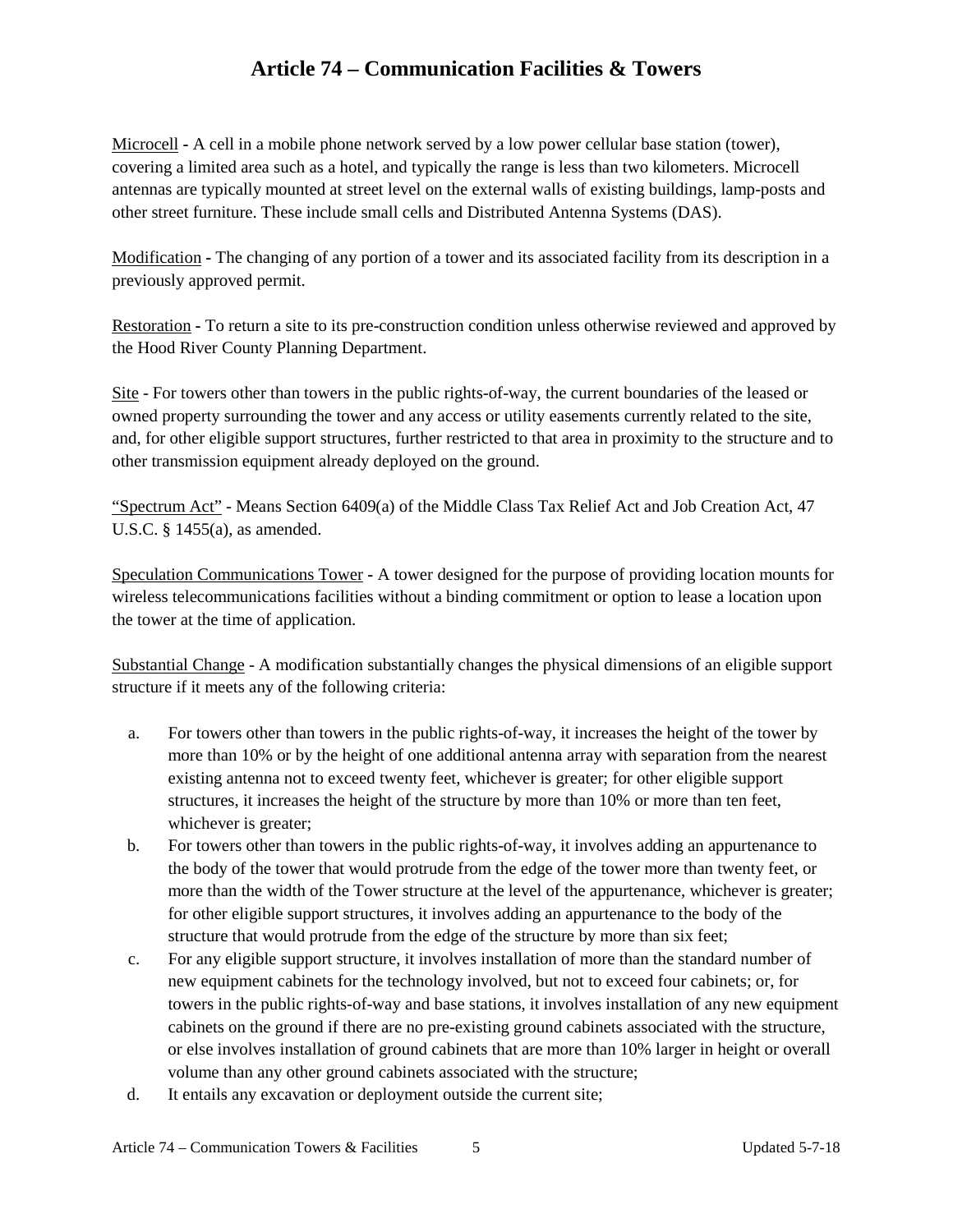- <span id="page-5-0"></span>e. It would defeat the concealment elements of the eligible support structure; or
- f. It does not comply with conditions associated with the siting approval of the construction or modification of the eligible support structure or base station equipment, provided however that this limitation does not apply to any modification that is non-compliant only in a manner that would not exceed the thresholds identified in paragraphs  $(a) - (d)$  of this definition.
- g. For purposes of this definition, changes in height should be measured from the original support structure in cases where deployments are or will be separated horizontally, such as on buildings' rooftops; in other circumstances, changes in height should be measured from the dimensions of the tower or base station, inclusive of originally approved appurtenances and any modifications that were approved prior to the passage of the Spectrum Act.

Support Structure **-** A wireless telecommunication tower, building, or other structure that supports an antenna used for wireless telecommunications.

Tower **-** A pole, telescoping mast, tripod or any other structure that provides support for or is an integral component of such devices as wireless antennas, wind power generation facilities and meteorological measuring and recording equipment.

Tower Height **-** The distance from the finished grade at the tower base to the highest point of the tower, including the base pad and turbine blades, mounting structures and panel antennas, but not including lightning rods and whip antennas.

Wireless Telecommunication Facility ("WTCF") **-** An unmanned facility for the transmission of radio frequency (RF) signals, consisting of an equipment shelter, cabinet or other enclosed structure containing electronic equipment, a support structure, antennas or other transmission and reception devices. Freestanding point**-**to**-**point microwave dishes, high power television and FM transmission and AM facilities are considered wireless telecommunication facilities.

Wireless Telecommunication Tower – Any structure built for the sole or primary purpose of supporting any FCC-licensed or authorized antennas and their associated facilities, including structures that are constructed for wireless communications services including, but not limited to, private, broadcast, and public safety services, as well as unlicensed wireless services and fixed wireless services such as microwave backhaul, and the associated site.

### **Section 74.25 - Application Requirements**

A complete application is one that contains the information required to address the relevant standards as specified by this Article. At any time during the application process, the Planning Director may request additional information relevant to the proposal. *Furthermore, the Director may require review and validation of technical information contained in an application by a qualified, county approved, independent third party. The cost of such a review shall be borne by the applicant.*

### **A. Submittal Requirements**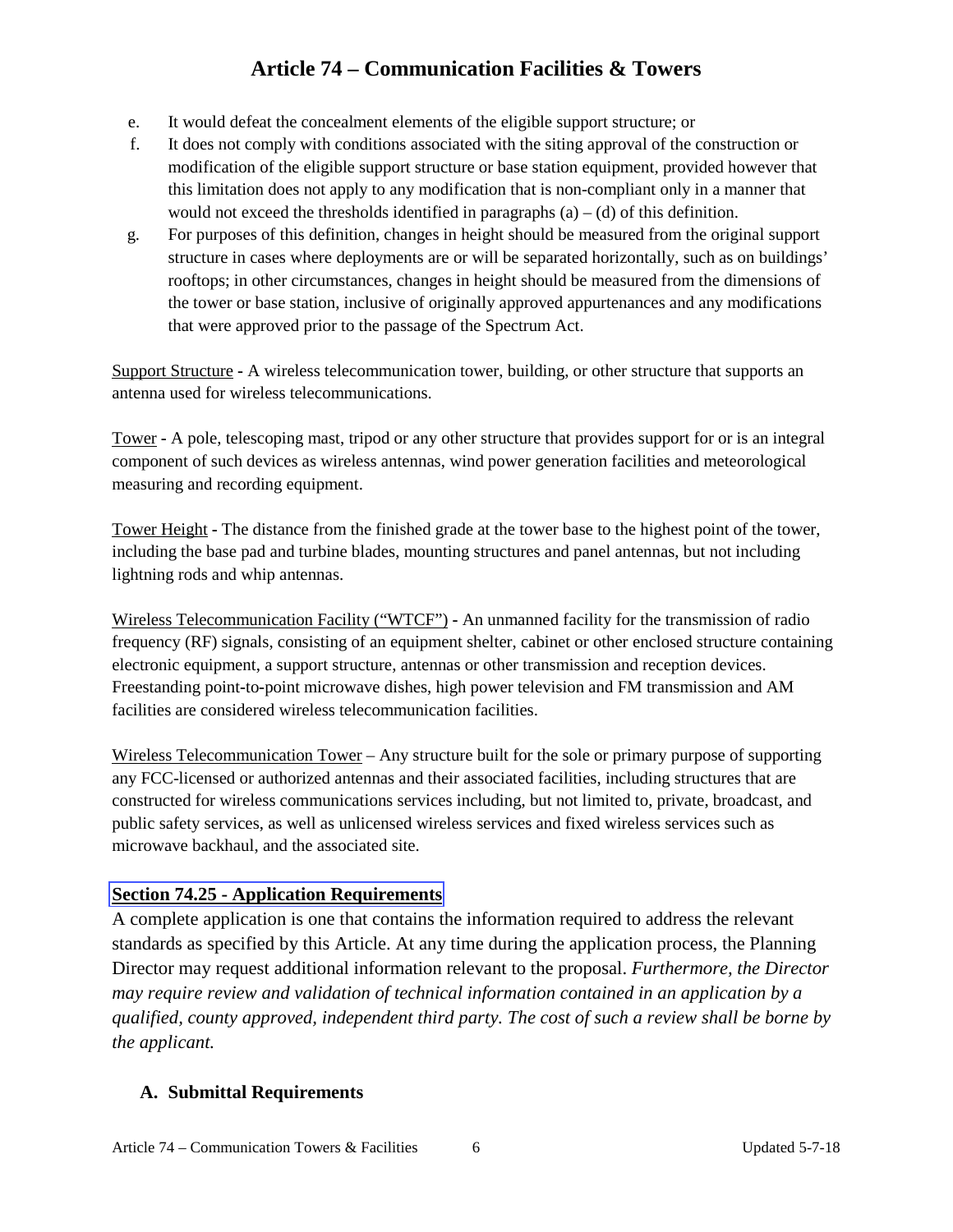The following information may be required for an application for a Type I, Type II, or a Type II Conditional Use Permit (CUP):

- 1. Description of the proposed facility; demonstrated need for the WTCF; distance from the nearest WTCF and nearest potential collocation site; total anticipated capacity of the structure, including number and types of antennas which can be accommodated; the proposed color, surfacing of the facility and associated fixtures; and use of concealment technology (if applicable).
- 2. A site plan, drawn to scale, that includes:
	- a. Existing and proposed improvements.
	- b. Adjacent roads.
	- c. Parking, circulation and legal access.
	- d. Connections to utilities required.
	- e. Areas of existing and proposed vegetation to be retained, replaced, added, or removed.
	- f. Setbacks from property lines of all existing and proposed structures.
- 3. Elevations showing height above ground, antennas, towers, equipment shelters, area enclosure and other improvements related to the facility.
- 4. A landscape plan, if ancillary facilities will be located on the ground, to obscure equipment.
- 5. Applications for eligible facilities or collocations requests must include documentation from a qualified professional demonstrating:
	- a. Applicant has the owner's permission to collocate, if applicable.
	- b. The project will not produce noise levels in excess of the levels set forth in the Hood River County Noise Ordinance and state code.
	- c. The eligible facilities request, if applicable, is not a substantial change, as defined in this Article.
	- d. All components of the eligible facilities request are located within the previously approved site.
	- e. The project complies with the conditions of approval for the structure's existing permits.

### **B. Submittal Requirements - Construction of a New WTCF or Tower**

In addition to the application requirements in Section A, specified above, applications for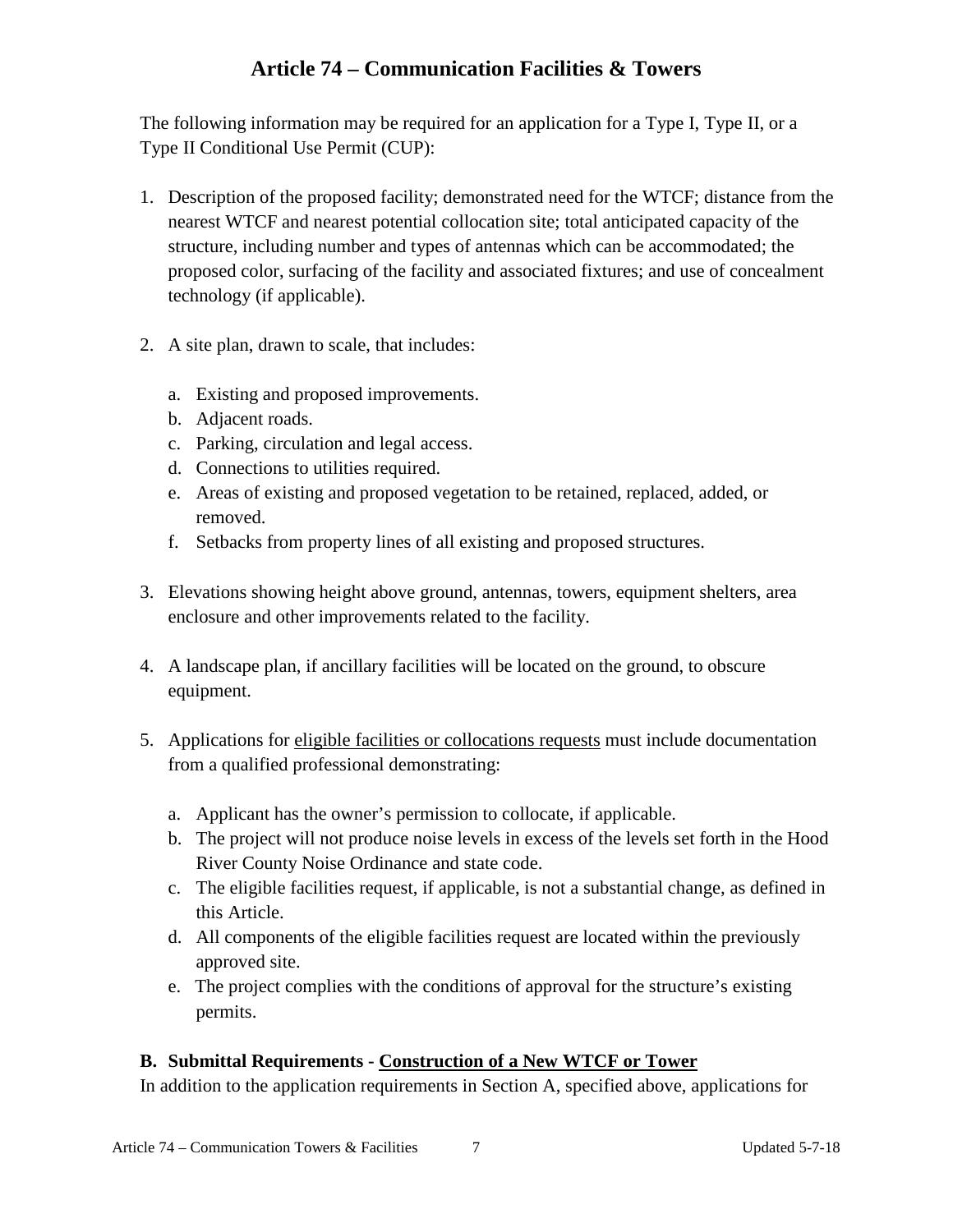<span id="page-7-0"></span>construction of new WTCF and towers shall include:

- 1. A vicinity map showing:
	- a. The applicant's proposed facility site.
	- b. Other sites in the vicinity evaluated for the proposed facility.
	- c. Other similar existing facilities in the area and distance to them.
	- d. The proposed coverage area and approximate geographic limits of the "cell" to be created by the facility.
- 2. A photographic simulation showing how the facility will appear on the landscape. The simulation should contain a graphic simulation showing the appearance of the proposed tower, antennas and ancillary facilities from at least three points within a five mile radius. Such points shall include views from public places, including but not limited to parks, rights-of-way, and waterways to ensure that various potential views are represented. The study shall also include existing scaled elements (e.g., houses, trees, power lines).
- 3. A report/analysis from a qualified professional documenting the following:
	- a. Demonstrated need for the WTCF.
	- b. Information justifying the need to locate the proposed facility in the requested location and why collocation is not feasible.
	- c. The reasons why the WTCF must be constructed at the proposed height.
	- d. The use of sensitive site design demonstrating compliance with Section 74.35.B (Siting Requirements).
- 4. A signed statement by the applicant and future owners or operators will allow collocation with other users provided all safety, structural, and technological requirements are met, and reasonable charges for collocation can be reached.
- 5. Documentation that the proposed WTCF is in compliance with the requirements of the FAA, the Oregon Department of Aviation, the FCC and any other local or state agency with jurisdiction.
- 6. Statement demonstrating compliance with the applicable Approval Criteria of this Article, and Burden of Proof Criteria in Article 60, if applicable.

#### **Section 74.30 - General Standards & Requirements Applicable to New Facilities & Towers**

A. Outstanding scenic views and sites will be conserved.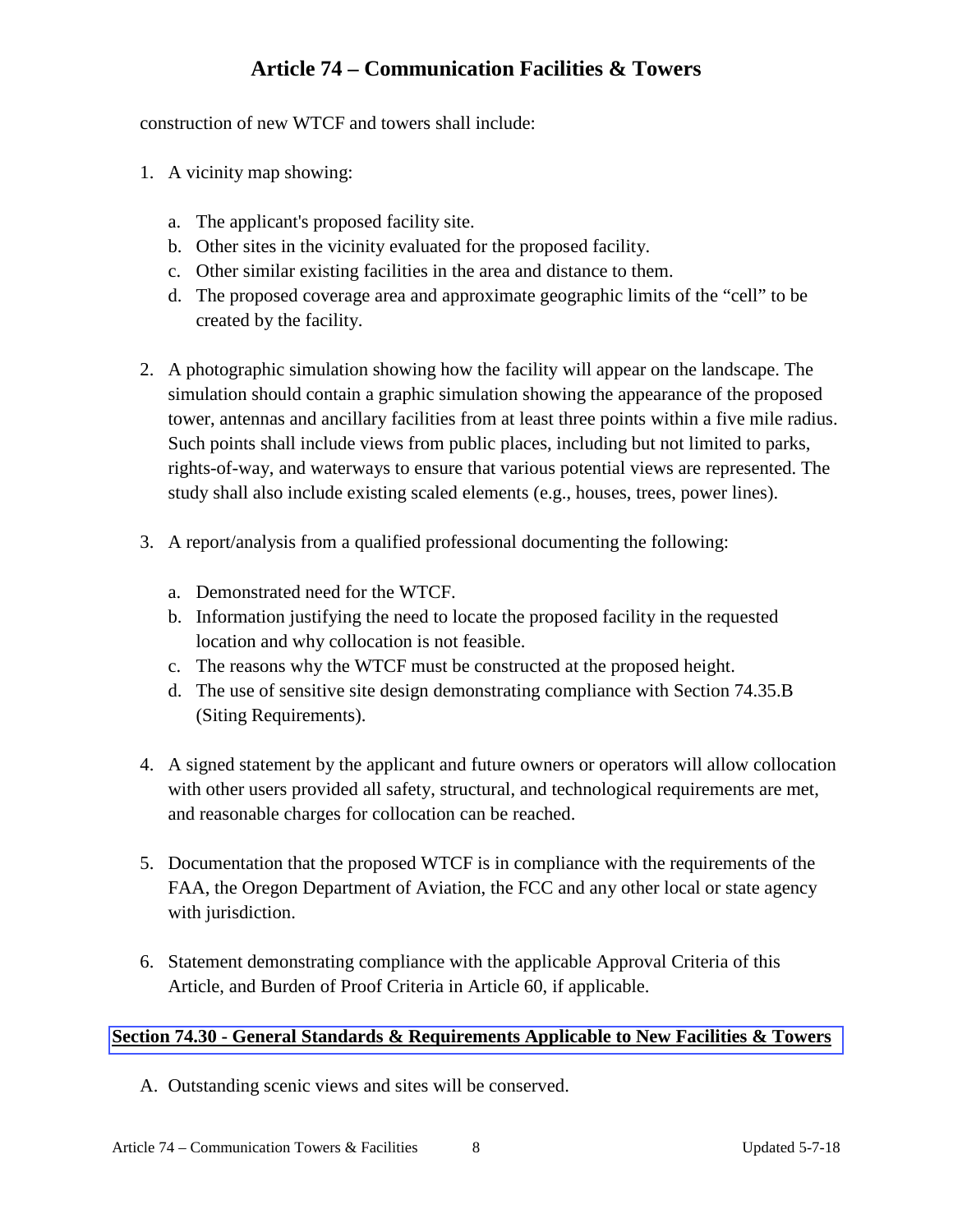- <span id="page-8-0"></span>B. Protect and preserve the visual character of the county.
- C. No application shall be accepted or approved for a speculation tower (i.e., from an applicant that proposes to construct a tower only). The application must be signed by a lawful representative of a service provider intending to lease the tower in addition to other required signatures.
- D. The applicant has the burden of proof to demonstrate concealment technology designs have been explored and are unworkable with regard to the primary purpose of the tower or are not necessary for compatibility with the surrounding area.
- E. All support structures shall be designed to comply with applicable Building Codes.
- F. All necessary local, state and federal authorizations/permits shall be obtained prior to constructing the use.
- G. The applicant shall comply with all applicable FCC Radio Frequency emission standards (FCC Guidelines).
- H. Within 180 days of receipt of written notice, all facilities located on a utility pole shall be promptly removed at the operator's expense at any time a utility is scheduled to be undergrounded or otherwise moved.
- I. No WTCF shall be located on any single family residential structure.

### **Section 74.35 - Standards & Approval Criteria (Lands Not Zoned EFU)**

#### **A. Operating Requirements**

If technologically possible, all new and replacement towers shall provide for the future collocation of antenna systems by other service providers with a tower sharing plan as follows:

- 1. The applicant and/or service provider of the wireless telecommunication tower, on behalf of his or her successors and assigns, shall agree to negotiate in good faith for shared use of the tower by third parties. The applicant shall allow shared use of the tower if the third party agrees in writing to pay reasonable charges for collocation.
- 2. Any proposed new wireless telecommunication tower shall be designed to accommodate both the applicant's antennas and comparable antennas for at least two additional facilities if the tower is over 100 feet in height and for at least one additional facility if the tower is between 60 and 100 feet in height.

#### **B. Siting Requirements**

1. Location **-** WTCFs shall be located so as to minimize their visibility. The ranking of siting preferences is as follows: first, collocation upon an existing tower or existing structure; second, use of concealment technology; third, a new tower screened by trees or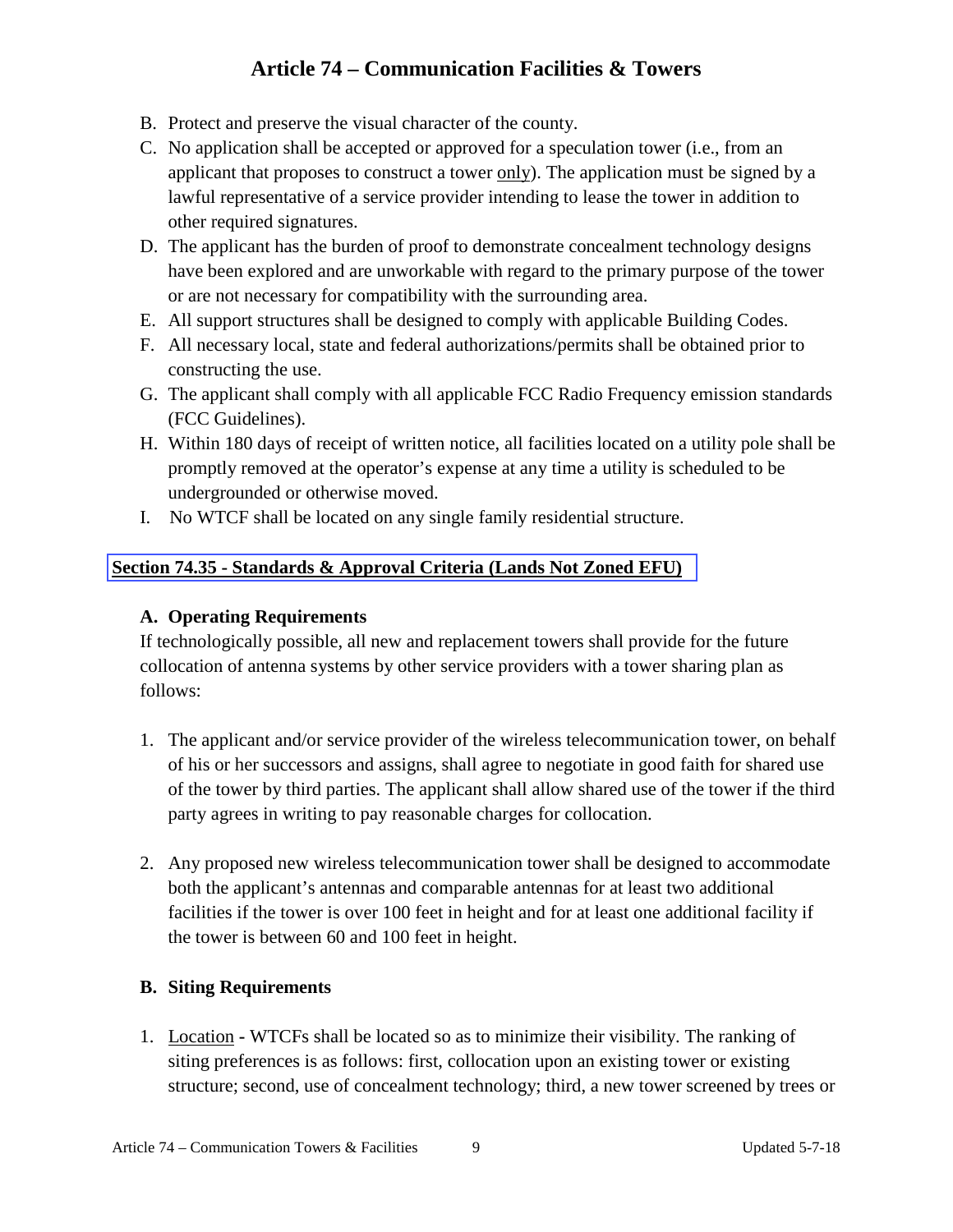other natural or built features; and last, other new towers.

- a. Collocation
	- 1. All WTCF's shall be designed to permit shared parking areas and access roads.
	- 2. Existing sites for potential collocation may include, but are not limited to buildings, water towers, existing WTCF's, utility poles and towers, and related facilities
	- 3. A proposal for a new tower shall not be approved unless the approving authority finds that the wireless communications equipment for the proposed tower cannot be accommodated on any existing tower or structure within 2,630 feet of the proposed site, due to one or more of the following reasons (as documented by a qualified professional):
		- a. No existing towers or support structures, or approved but not yet constructed towers or support structures, are available within the geographic area required to meet the applicant's coverage objectives, including engineering requirements.
		- b. Existing towers or support structures are not of sufficient height to meet the applicant's coverage objectives, including engineering requirements.
		- c. Existing towers or support structures do not have sufficient structural strength to support the applicant's proposed antenna and related equipment and tower/structure cannot be reinforced, modified, or replaced to accommodate planned or equivalent equipment at a reasonable cost.
		- d. The planned equipment would cause interference materially impacting the usability of other existing or planned equipment at the tower or structure and the interference cannot be prevented at a reasonable cost.
		- e. The applicant demonstrates that there are other limiting factors that render existing towers and support structures unsuitable.
- b. Use of Concealment Technology **-** When demonstrated that it is not feasible to collocate the antenna(s) on an existing structure or tower, the WTCF shall be designed so as to be concealed to the greatest extent possible, including but not limited to the use of concealment technology, and the use of compatible building materials and colors. All concealment facilities shall be designed to visually and operationally blend into the surrounding area in a manner consistent with the natural environment and existing development. The facility shall also be appropriate for the specific site. For example, the WTCF should not "stand out" from its surrounding environment.
- c. Screening **-** To the extent practicable, towers shall not be sited in locations where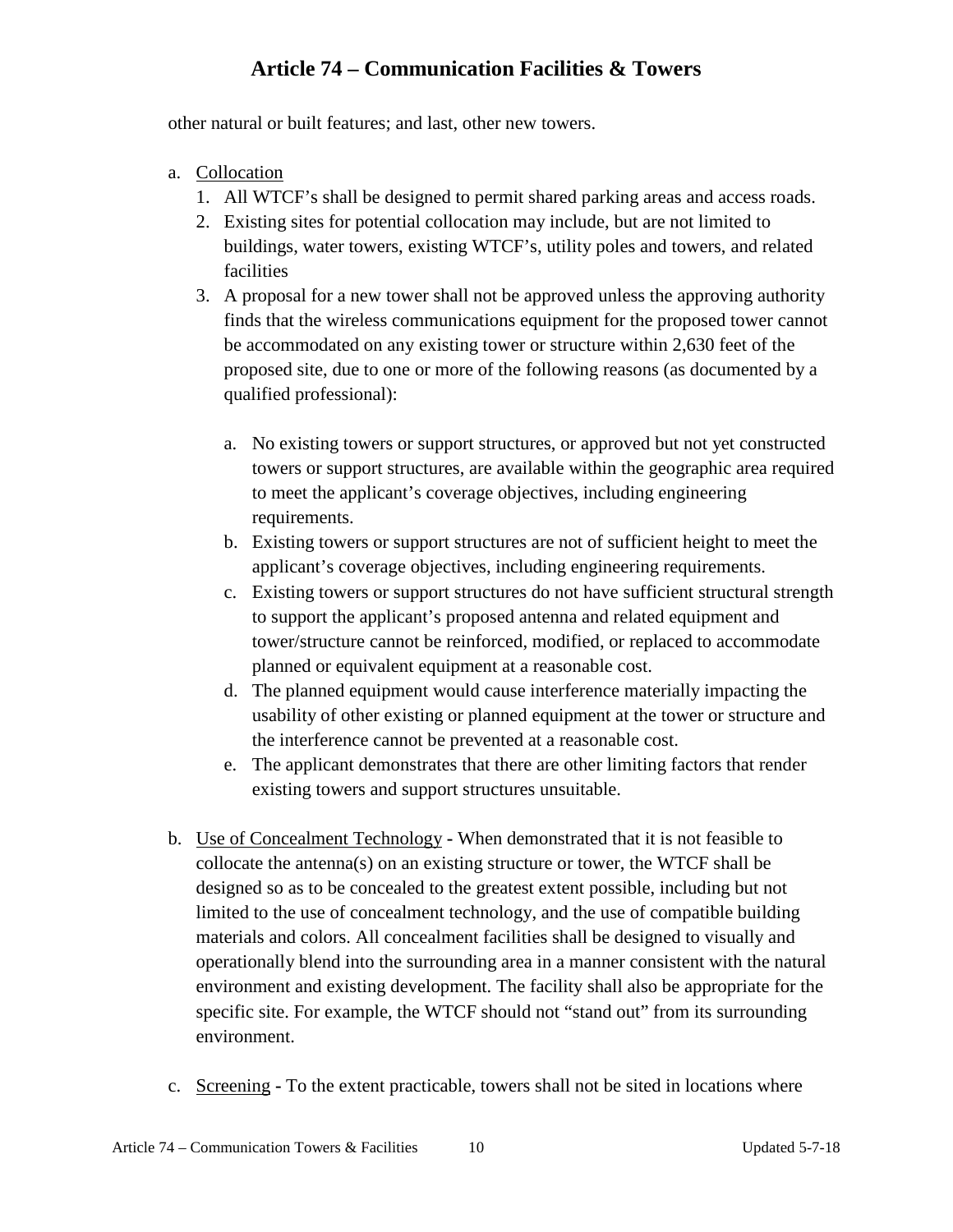there is no vegetative, structural, or topographic screening available. A WTCF tower not employing concealment technology shall not be installed on a site unless it blends with the surrounding natural environment and existing development. Existing trees or significant vegetation should be retained to the greatest possible degree in order to help screen a facility or tower. New vegetation used to screen a facility or tower shall be of a species similar to that existing at the site and a size acceptable to the approval authority and shall be planted immediately following completion of construction. Applicant agrees to maintain added vegetation.

- 2. Height **-** The maximum structure height requirements of each zoning district are not applicable to WTCFs which shall comply with the following requirements:
	- a. See Table A for the height requirements in each zone. Request to modify height requirement are subject to Section 74.55.
	- b. Building or other structure mounted WTCF, other than an existing tower or a concealed facility, shall not project more than twenty (20) additional feet above the highest point on the existing building or structure.
- 3. Setbacks
	- a. Unless permission is received from affected property owner(s), road authority or utility; towers associated with a tower shall be required to meet the property line/yard setbacks and buffer requirements of the underlying zone in which they are located or a minimum distance equal to the total height of the tower plus 10% whichever is greater.
	- b. Unless permission is received from affected property owner(s), road authority or utility; equipment shelters and guy wires associated with a tower shall be required to meet the property line/yard setbacks and buffer requirements of the underlying zone in which they are located.
	- c. Exception to the setback standards of (a) or (b) of this section may be granted if the applicant can demonstrate all of the following:
		- (i) A reduced setback would provide better concealment or screening than the setback required by (a) and (b) above.
		- (ii) Signed agreements from adjacent property owners assenting to the reduced setback.
- 4. Storage Equipment Shelters
	- a. No on-premise storage of material or equipment shall be allowed other than that used in the operation and maintenance of the tower site.
	- b. WTCFs (i.e. vaults, equipment rooms, utilities, and equipment cabinets or enclosures) shall be non-reflective material (exterior surfaces only) that blends with the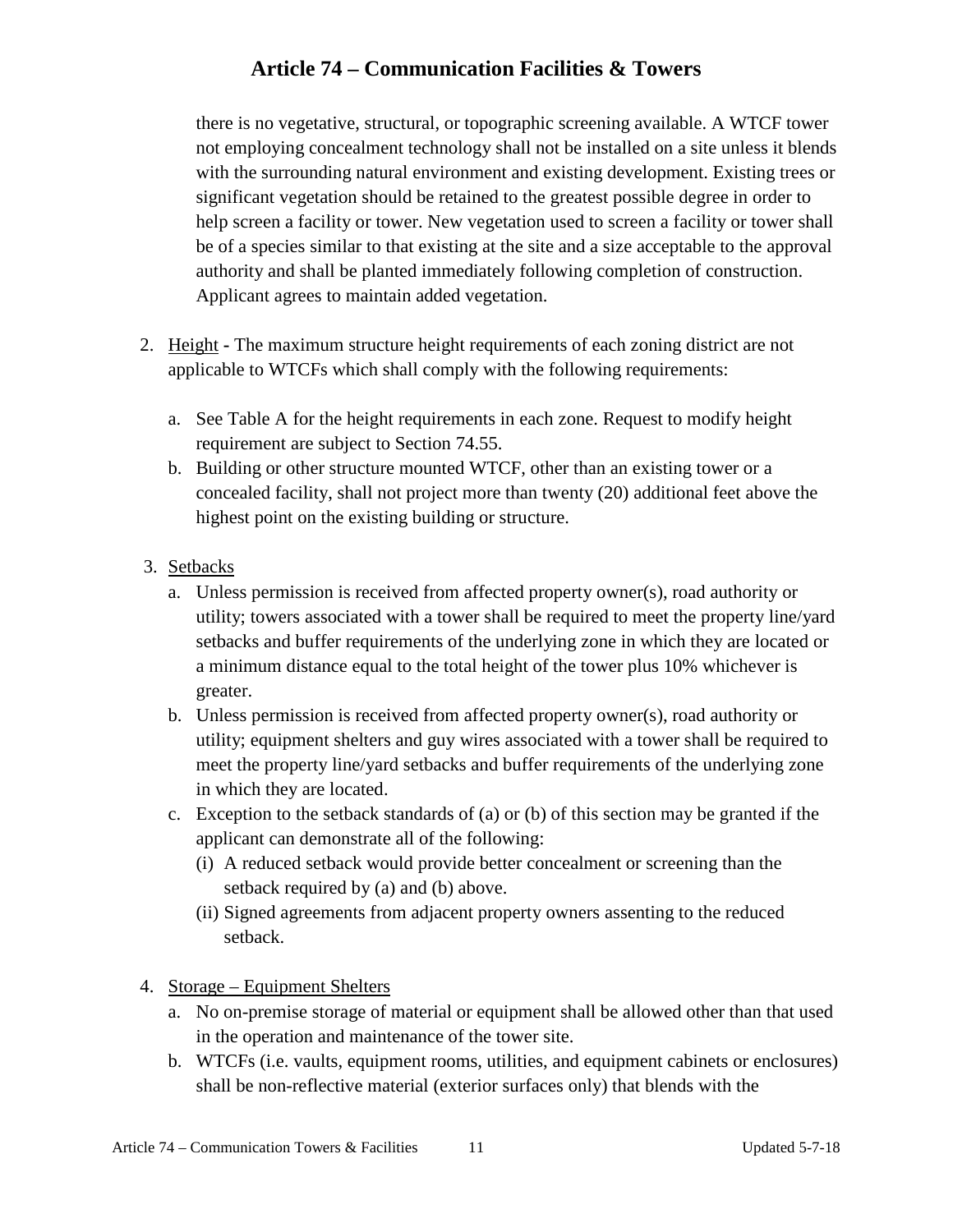surrounding environment. All equipment shall be stored inside a building or suitable enclosure rated for outdoor use. The placement of equipment in underground vaults is encouraged.

- c. WTCFs storage facilities shall be not taller than one story (15-feet) in height and shall blend with existing development.
- d. Equipment shelters shall be entirely enclosed.
- 5. Color & Visibility **-** All buildings, poles, towers, antenna supports, antennas, and their accessory electrical control equipment shall be a non-reflective, unobtrusive color that blends in with the surrounding environment unless otherwise required by the FAA or Oregon Department of Aviation.
- 6. Fences
	- a. A sight obscuring fence may be required to be installed and maintained around the perimeter of a ground mounted facility not employing concealment technology.
	- b. Chain link fences shall be painted or coated with a non-reflective color that blends with the surrounding natural and built environment to the greatest extent feasible.
	- c. Barbed or razor wire fencing is discouraged, particularly in residential areas.
- 7. Lighting
	- a. No lighting shall be permitted on a tower, except as required by state or federal regulations or as required by the reviewing body for aerial spraying. If required, the light shall be shielded or deflected from the ground and other properties, to the extent practicable (e.g., dual mode light or radar trigger lighting).
	- b. No other exterior lighting shall be permitted on the premises unless necessary for emergency repairs and services.
- 8. Signs & Advertising
	- a. The use of any portion of a tower for signs other than warning or equipment information signs is prohibited.
	- b. No commercial or advertising markings shall be allowed except those of the manufacturer and installer.
- 9. Access Driveways & Parking **-** All access drives and parking areas shall be no longer or wider than necessary and be improved to comply with the requirements of the local Rural Fire District.
	- a. Existing driveways shall be used for access whenever possible.
	- b. New parking areas shall be shared with subsequent WTCF's or other permitted uses whenever feasible. Any new access and parking areas shall consist of a durable and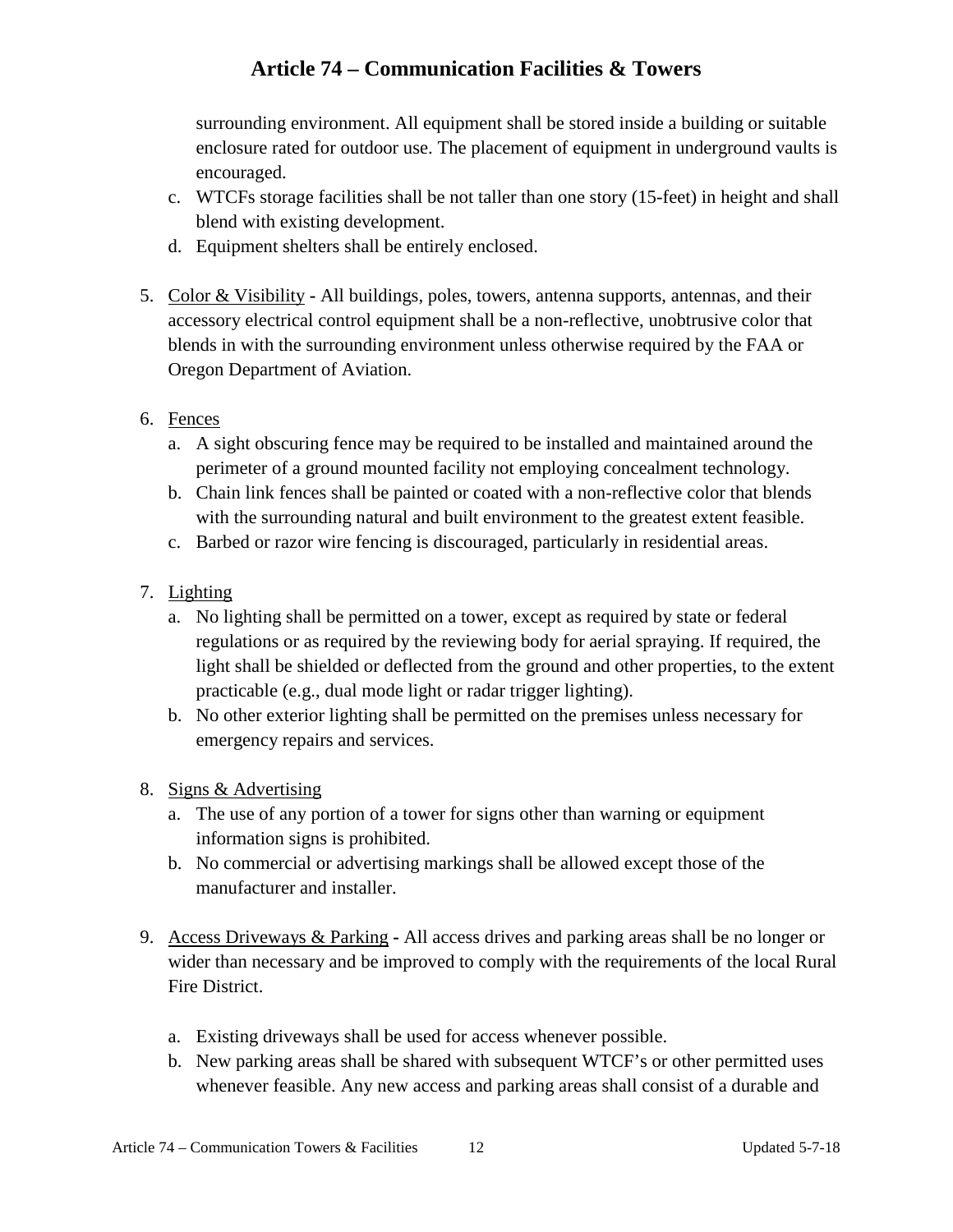dustless surface and shall comply with local Fire District Standards.

- <span id="page-12-0"></span>10. Landscaping & Screening **-** WTCF's shall be improved in such a manner so as to maintain and enhance existing vegetation and to install suitable landscaping to screen the base of the tower and all accessory equipment where necessary. All of the following measures shall be implemented for all ground mounted WTCF's including accessory structures.
	- a. A landscape plan shall be submitted indicating all existing vegetation, and landscaping that is to be retained within the leased area on the site, and any additional vegetation that is needed to satisfactorily screen the facility from adjacent land, adjacent roads and public view areas. Planted vegetation shall be evergreen trees or shrubs and placed outside the fenced area.
	- b. Existing trees and other screening vegetation in the vicinity of the facility and along the access drive shall be protected from damage during the construction period.
- 11. Noise Noise generated by the WTCF shall comply with the Hood River County Noise Ordinance and not exceed the levels established by the State of Oregon, Department of Environmental Quality (DEQ). Operation of a backup generator in the event of a power failure or the testing of a backup generator between 8 AM and 8 PM are exempt from this standard. No testing of backup power generators shall occur between the hours of 8 PM and 8 AM.

*Requests to modify any of the above siting requirements/standards are subject to Section 74.55.*

### **Section 74.40 - Standards & Approval Criteria for Land Zoned EFU**

Facilities and towers located in Exclusive Farm Use (EFU) zone as authorized by ORS 215.283(1)(c) are subject to the criteria and standards as set forth in ORS 215.275.

- A. That a facility is necessary under ORS 215.283(1)(c), an applicant must show that reasonable alternatives have been considered and that the facility must be sited in an EFU zone due to one or more of the following factors:
	- 1. Technical and engineering feasibility;
	- 2. The proposed facility is locationally dependent. A utility facility is locationally dependent if it must cross land in one or more areas zoned for exclusive farm use in order to achieve a reasonably direct route or to meet unique geographical needs that cannot be satisfied on other lands;
	- 3. Lack of available urban and non-resource lands;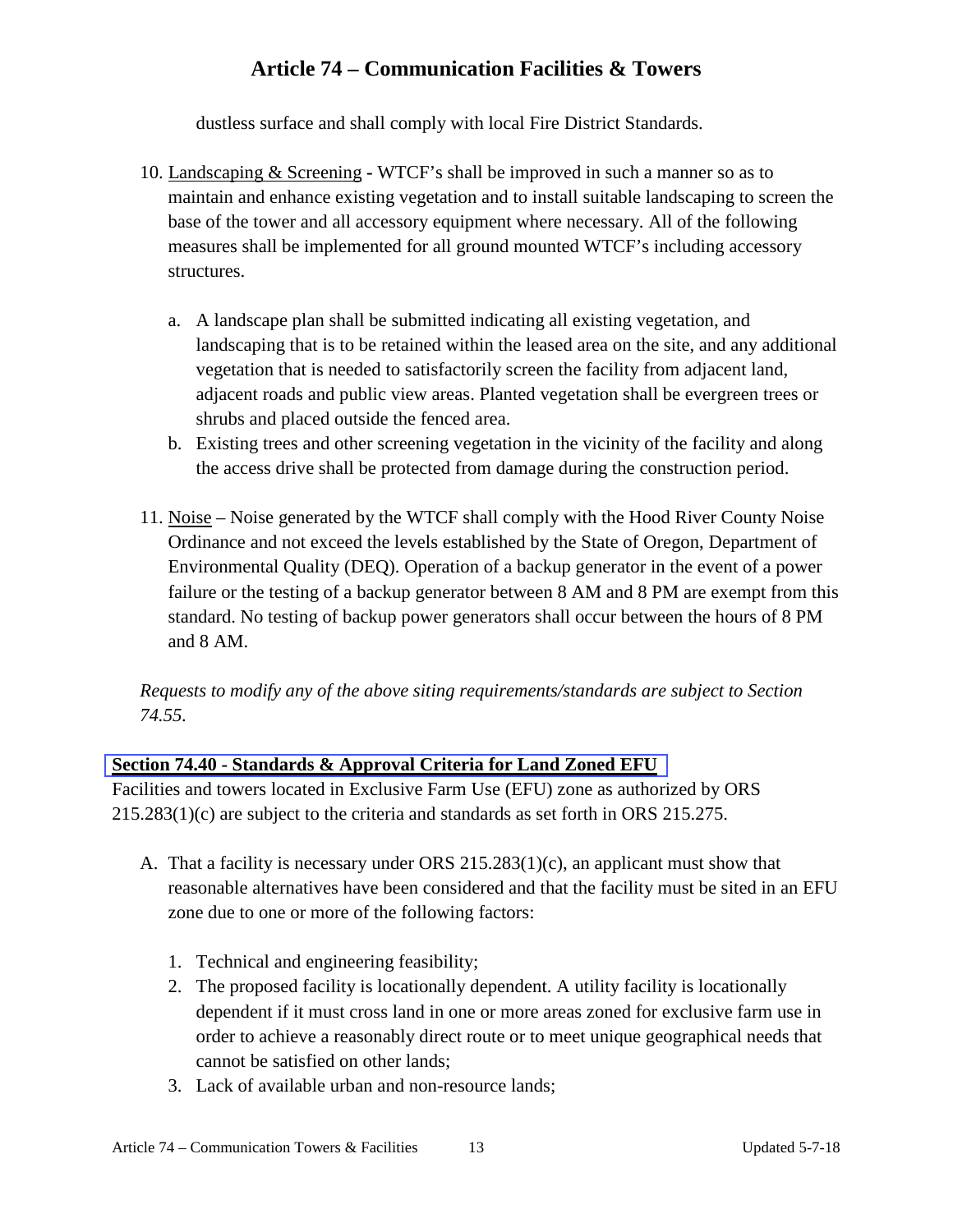- <span id="page-13-0"></span>4. Availability of existing rights**-**of**-**way;
- 5. Public health and safety; and
- 6. Other requirements of local, state or federal agencies.

Cost associated with any of the factors listed above may be considered, but cost alone may not be the only consideration in determining that a WTCF is necessary for public service. Land costs shall not be included when considering alternative locations.

- B. When a WTCF is abandoned or decommissioned, the property owner shall be responsible for restoring the land to its former agricultural condition as is reasonably possible. The owner may obtain a bond or other security from the contractor or carrier for the cost of restoration.
- C. Conditions for mitigating and minimizing impacts resulting from the WTCF shall assure farm uses on surrounding lands will not experience significant changes in accepted farm practices or significant increases in the cost of farm practices on the surrounding farmlands.

#### **Section 74.45 - Maintenance**

The applicant, co-applicant or tenant shall maintain the WTCF. Such maintenance shall include, but shall not be limited to painting, maintaining structural integrity, and landscaping.

#### **Section 74.50 – Abandonment**

- A. Determination of abandonment will be made by the Planning Director, who shall have the right to demand documentation from the facility owner regarding the tower or antenna use.
- B. Upon determination of abandonment, the facility owner shall have 60**-**calendar days to:
	- 1. Reuse the facility or transfer the facility to another owner who will reuse it within 120**-**calendar days of the determination of abandonment; or
	- 2. Remove the facility.
- C. If the facility is not reused within 120**-**calendar days of the determination of abandonment, county authorization for the use shall expire. Once authorization for the use has expired, the property owner or facility operator shall remove the facility from the property within 90**-**calendar days. Failure to remove an abandoned facility as required by this subsection shall constitute a violation and be subject Article 1 – Enforcement.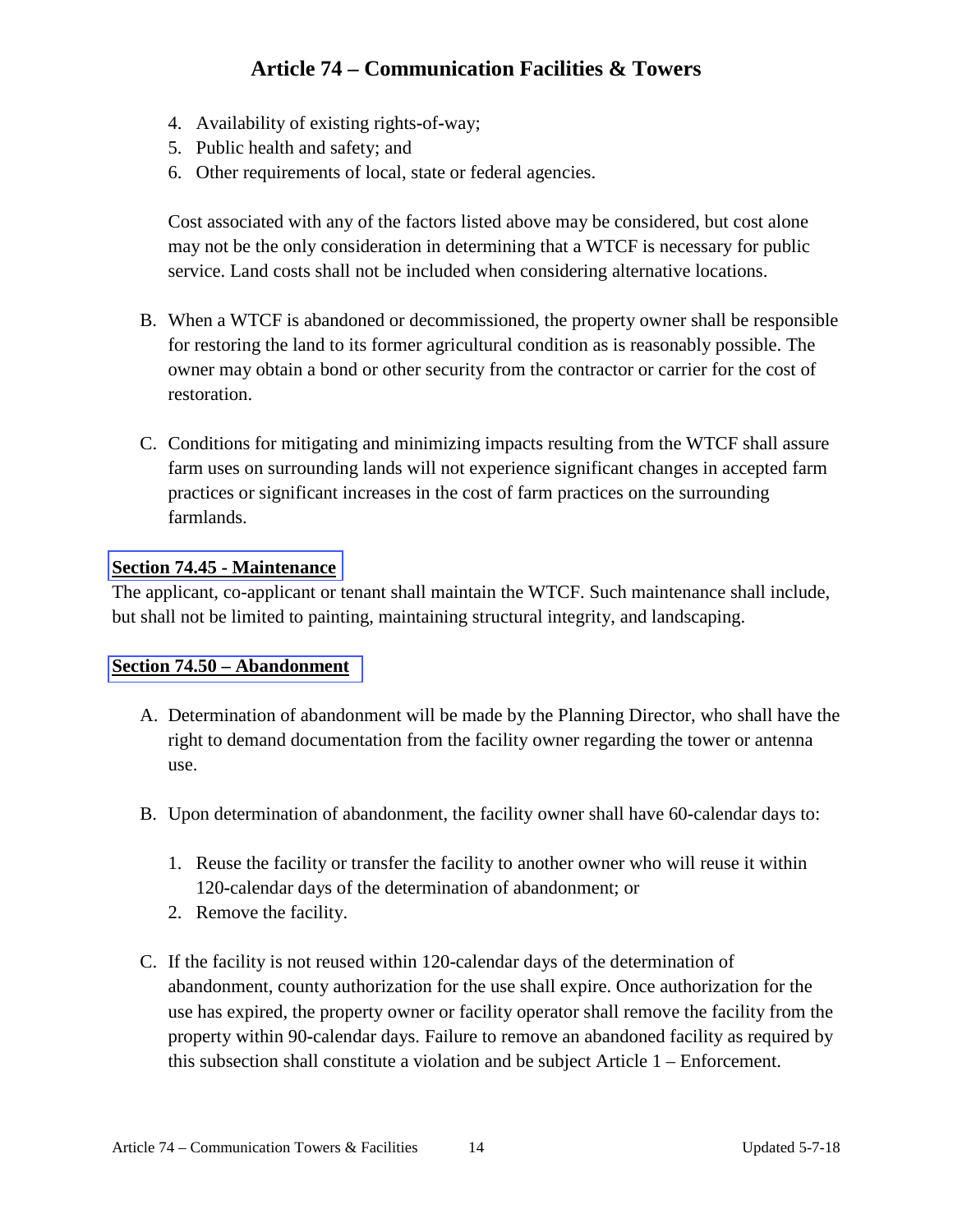### <span id="page-14-0"></span>**Section 74.55 - Wireless Communications Facilities Adjustment**

- A. Applicability **-** Except as otherwise provided in this Article, no WTCF shall be used or developed contrary to any applicable development standard unless an adjustment has been granted pursuant to this Section. These provisions apply exclusively to wireless communications facilities, and are in lieu of the County's generally applicable variance provisions.
- B. Submittal Requirements **-** An application for a WTCF adjustment shall include:
	- 1. A written statement demonstrating how the adjustment would meet the criteria.
	- 2. A site plan that includes:
		- a. Description of the proposed siting's design and dimensions, as it would appear with and without the adjustment.
		- b. Elevations showing all components of the wireless communications facility, and its connection to utilities, as it would appear with and without the adjustment.
		- c. Color simulations of the wireless communications facility after construction demonstrating compatibility with the vicinity, as it would appear with and without the adjustment.
- C. Criteria **-** An application for a WTCF adjustment will be granted if the following criteria are met:
	- 1. The adjustment is consistent with the purpose of the development standard for which the adjustment is sought.
	- 2. Based on a visual analysis, the design minimizes the visual impacts to residential zones through mitigating measures, including, but not limited to, building heights, bulk, color, and landscaping.
	- 3. The owner demonstrates the existence of either of the following:
		- a. Gap in Service
			- (i) A gap in the coverage or capacity of the service network exists such that users are regularly unable to connect to the service network, or are regularly unable to maintain a connection.
			- (ii) The gap can only be filled through an adjustment in one or more of the standards in this Article; and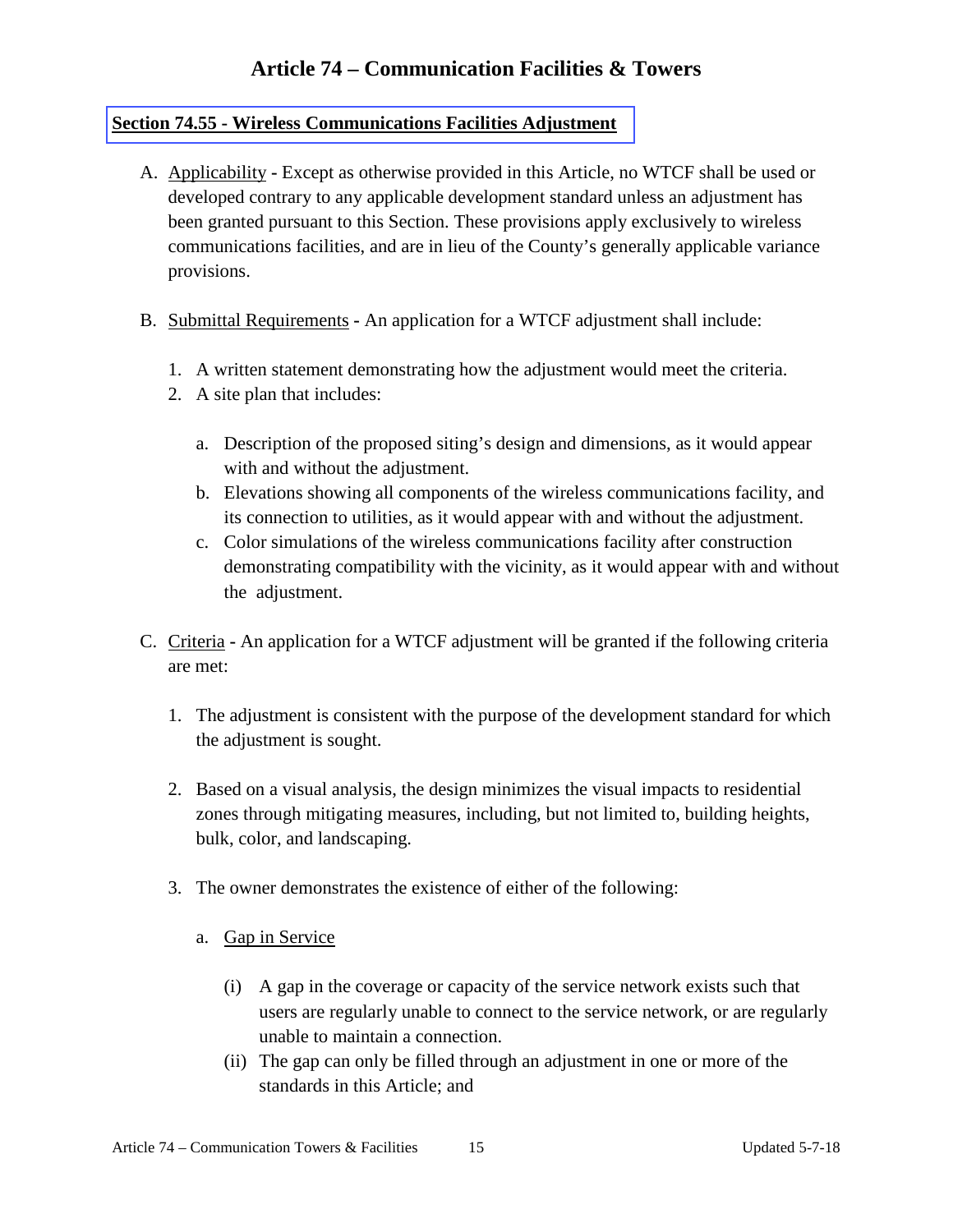- (iii) The adjustment is narrowly tailored to fill the service gap such that the wireless communications facility conforms to this Article's standards to the greatest extent possible.
- b. Minimization of Impacts **-** The adjustment would minimize or eliminate negative impacts to surrounding properties and their uses, through a utilization of existing site characteristics, including, but not limited to, the site's size, shape, location, topography, improvements, and natural features. Negative impacts are minimized or eliminated if there is:
	- (i) A decrease in negative visual impacts, including, but not limited to, visual clutter;
	- (ii) Better preservation of views or view corridors;
	- (iii) A decrease in negative impacts on property values; or
	- (iv) A decrease in any other identifiable negative impacts to the surrounding area's primary uses.
- D. Requests for adjustment under this subsection shall be considered part of the application to establish a WTCF, not a separate application.